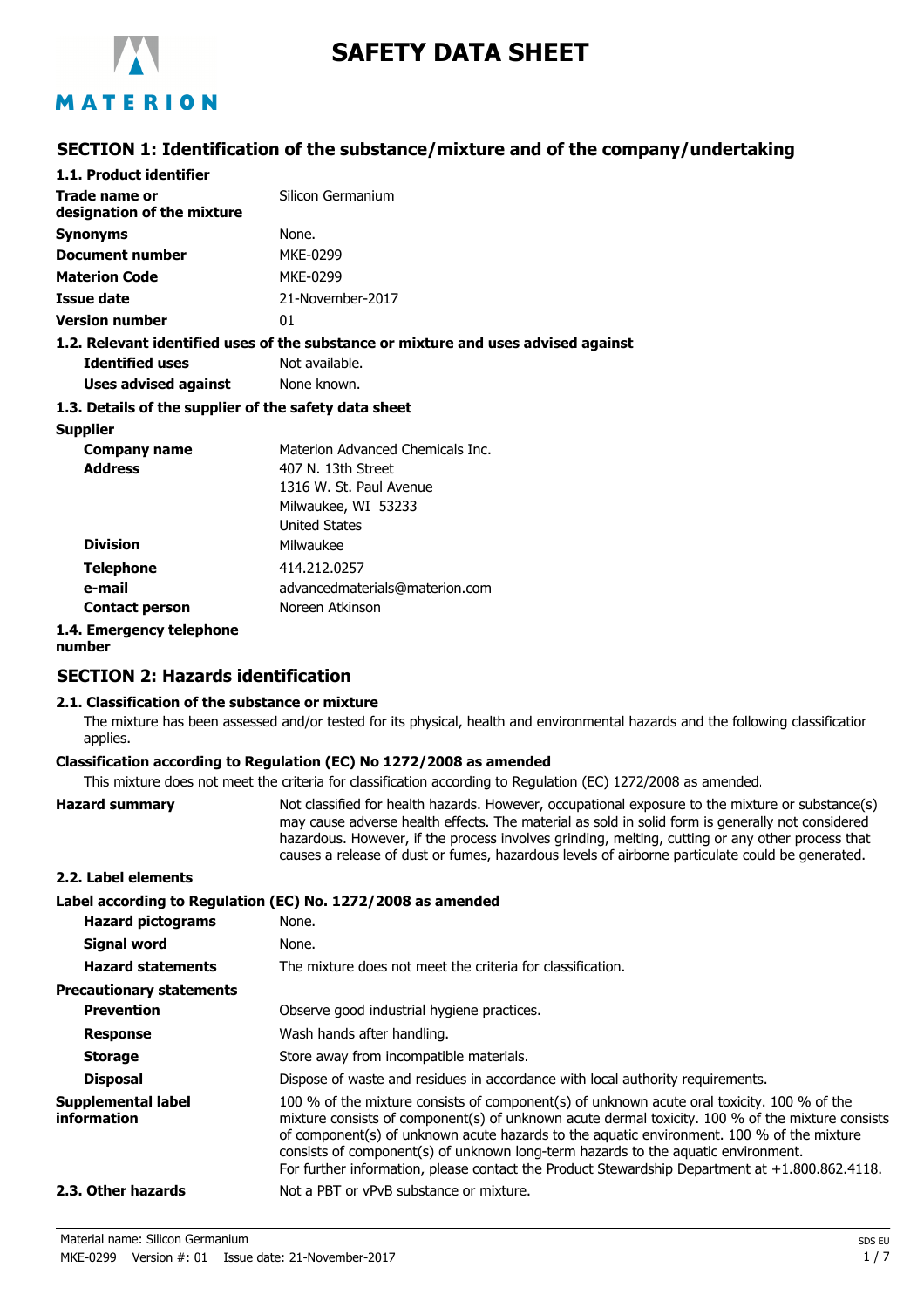## **SECTION 3: Composition/information on ingredients**

### **3.2. Mixtures**

The components are not hazardous or are below required disclosure limits.

#### **List of abbreviations and symbols that may be used above**

#: This substance has been assigned Union workplace exposure limit(s).

M: M-factor

PBT: persistent, bioaccumulative and toxic substance.

vPvB: very persistent and very bioaccumulative substance.

All concentrations are in percent by weight unless ingredient is a gas. Gas concentrations are in percent by volume.

### **SECTION 4: First aid measures**

| <b>General information</b> | Ensure that medical personnel are aware of the material(s) involved, and take precautions to |
|----------------------------|----------------------------------------------------------------------------------------------|
|                            | protect themselves.                                                                          |

### **4.1. Description of first aid measures**

| <b>Inhalation</b>                                                                        | Move to fresh air. Call a physician if symptoms develop or persist.                      |
|------------------------------------------------------------------------------------------|------------------------------------------------------------------------------------------|
| <b>Skin contact</b>                                                                      | Wash off with soap and water. Get medical attention if irritation develops and persists. |
| Eye contact                                                                              | Rinse with water. Get medical attention if irritation develops and persists.             |
| <b>Ingestion</b>                                                                         | Rinse mouth. Get medical attention if symptoms occur.                                    |
| 4.2. Most important<br>symptoms and effects, both<br>acute and delayed                   | Coughing.                                                                                |
| 4.3. Indication of any<br>immediate medical attention<br>and special treatment<br>needed | Treat symptomatically.                                                                   |

## **SECTION 5: Firefighting measures**

| <b>General fire hazards</b>                                                                | No unusual fire or explosion hazards noted.                                                   |
|--------------------------------------------------------------------------------------------|-----------------------------------------------------------------------------------------------|
| 5.1. Extinguishing media<br><b>Suitable extinguishing</b><br>media                         | Powder. Dry sand.                                                                             |
| Unsuitable extinguishing<br>media                                                          | Do not use water jet as an extinguisher, as this will spread the fire.                        |
| 5.2. Special hazards arising<br>from the substance or<br>mixture                           | During fire, gases hazardous to health may be formed.                                         |
| 5.3. Advice for firefighters<br><b>Special protective</b><br>equipment for<br>firefighters | Self-contained breathing apparatus and full protective clothing must be worn in case of fire. |
| <b>Special firefighting</b><br>procedures                                                  | Move containers from fire area if you can do so without risk.                                 |
| <b>Specific methods</b>                                                                    | Use standard firefighting procedures and consider the hazards of other involved materials.    |
| <b>SECTION 6: Accidental release measures</b>                                              |                                                                                               |

#### **6.1. Personal precautions, protective equipment and emergency procedures**

| For non-emergency<br>personnel                               | Keep unnecessary personnel away. For personal protection, see section 8 of the SDS.                    |
|--------------------------------------------------------------|--------------------------------------------------------------------------------------------------------|
| For emergency<br>responders                                  | Keep unnecessary personnel away. Use personal protection recommended in Section 8 of the SDS.          |
| 6.2. Environmental<br>precautions                            | Avoid discharge into drains, water courses or onto the ground.                                         |
| 6.3. Methods and material for<br>containment and cleaning up | Stop the flow of material, if this is without risk. Following product recovery, flush area with water. |
| 6.4. Reference to other<br>sections                          | For personal protection, see section 8 of the SDS. For waste disposal, see section 13 of the SDS.      |
|                                                              |                                                                                                        |

## **SECTION 7: Handling and storage**

| 7.1. Precautions for safe | Avoid prolonged exposure. Observe good industrial hygiene practices. |
|---------------------------|----------------------------------------------------------------------|
| handling                  |                                                                      |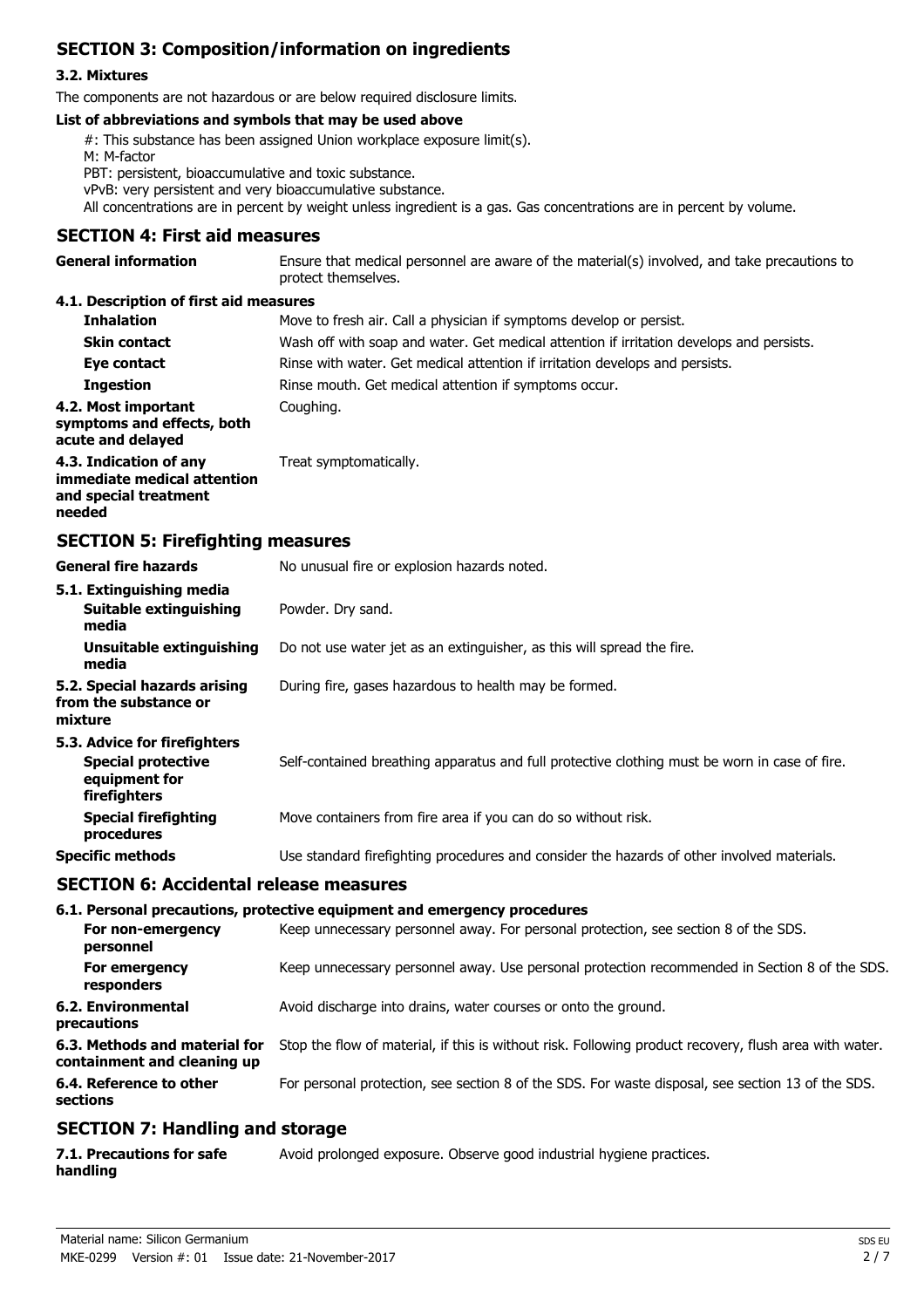**7.3. Specific end use(s)** Not available.

## **SECTION 8: Exposure controls/personal protection**

| <b>Occupational exposure limits</b><br><b>Belgium. Exposure Limit Values.</b>                                              |             |                                   |                                             |
|----------------------------------------------------------------------------------------------------------------------------|-------------|-----------------------------------|---------------------------------------------|
| <b>Components</b>                                                                                                          | <b>Type</b> | <b>Value</b>                      |                                             |
| Silicon (CAS 7440-21-3)                                                                                                    | <b>TWA</b>  | $10$ mg/m $3$                     |                                             |
| Croatia. Dangerous Substance Exposure Limit Values in the Workplace (ELVs), Annexes 1 and 2, Narodne Novine,<br>13/09      |             |                                   |                                             |
| <b>Components</b>                                                                                                          | <b>Type</b> | <b>Value</b>                      | <b>Form</b>                                 |
| Silicon (CAS 7440-21-3)                                                                                                    | <b>STEL</b> | $4$ mg/m $3$<br>$10$ mg/m $3$     | Respirable dust.<br>Total dust.             |
| <b>Denmark. Exposure Limit Values</b><br><b>Components</b>                                                                 | <b>Type</b> | <b>Value</b>                      |                                             |
| Silicon (CAS 7440-21-3)                                                                                                    | <b>TLV</b>  | $10$ mg/m $3$                     |                                             |
| Estonia. OELs. Occupational Exposure Limits of Hazardous Substances. (Annex of Regulation No. 293 of 18<br>September 2001) |             |                                   |                                             |
| <b>Components</b>                                                                                                          | <b>Type</b> | <b>Value</b>                      | <b>Form</b>                                 |
| Silicon (CAS 7440-21-3)                                                                                                    | <b>TWA</b>  | $5$ mg/m $3$<br>$10$ mg/m $3$     | Respirable dust.                            |
| France. Threshold Limit Values (VLEP) for Occupational Exposure to Chemicals in France, INRS ED 984<br><b>Components</b>   | <b>Type</b> | <b>Value</b>                      |                                             |
| Silicon (CAS 7440-21-3)                                                                                                    | <b>VME</b>  | $10$ mg/m $3$                     |                                             |
| Greece. OELs (Decree No. 90/1999, as amended)<br><b>Components</b>                                                         | <b>Type</b> | <b>Value</b>                      | <b>Form</b>                                 |
| Silicon (CAS 7440-21-3)                                                                                                    | <b>TWA</b>  | 5 mg/m $3$<br>$10$ mg/m $3$       | Respirable.<br>Inhalable                    |
| Iceland. OELs. Regulation 154/1999 on occupational exposure limits<br><b>Components</b>                                    | <b>Type</b> | <b>Value</b>                      |                                             |
| Silicon (CAS 7440-21-3)                                                                                                    | <b>TWA</b>  | $0,7$ mg/m3<br>$0,5$ ppm          |                                             |
| <b>Ireland. Occupational Exposure Limits</b>                                                                               |             |                                   |                                             |
| <b>Components</b>                                                                                                          | <b>Type</b> | <b>Value</b>                      | <b>Form</b>                                 |
| Silicon (CAS 7440-21-3)                                                                                                    | <b>TWA</b>  | $4$ mg/m $3$<br>$10 \text{ mg/m}$ | Respirable dust.<br>Total inhalable dust.   |
| Lithuania. OELs. Limit Values for Chemical Substances, General Requirements<br><b>Components</b>                           | <b>Type</b> | Value                             |                                             |
| Germanium (CAS<br>7440-56-4)                                                                                               | <b>TWA</b>  | $2$ mg/m $3$                      |                                             |
| Norway. Administrative Norms for Contaminants in the Workplace<br><b>Components</b>                                        | <b>Type</b> | <b>Value</b>                      |                                             |
| Silicon (CAS 7440-21-3)                                                                                                    | <b>TLV</b>  | $10$ mg/m $3$                     |                                             |
| Romania. OELs. Protection of workers from exposure to chemical agents at the workplace<br><b>Components</b>                | <b>Type</b> | <b>Value</b>                      |                                             |
| Germanium (CAS<br>7440-56-4)                                                                                               | <b>STEL</b> | 5 mg/m $3$                        |                                             |
|                                                                                                                            | <b>TWA</b>  | $2$ mg/m $3$                      |                                             |
| Slovakia. OELs. Regulation No. 300/2007 concerning protection of health in work with chemical agents<br><b>Components</b>  | <b>Type</b> | <b>Value</b>                      | <b>Form</b>                                 |
| Silicon (CAS 7440-21-3)                                                                                                    | <b>TWA</b>  | $4$ mg/m $3$<br>10 mg/m3          | Respirable fraction.<br>Inhalable fraction. |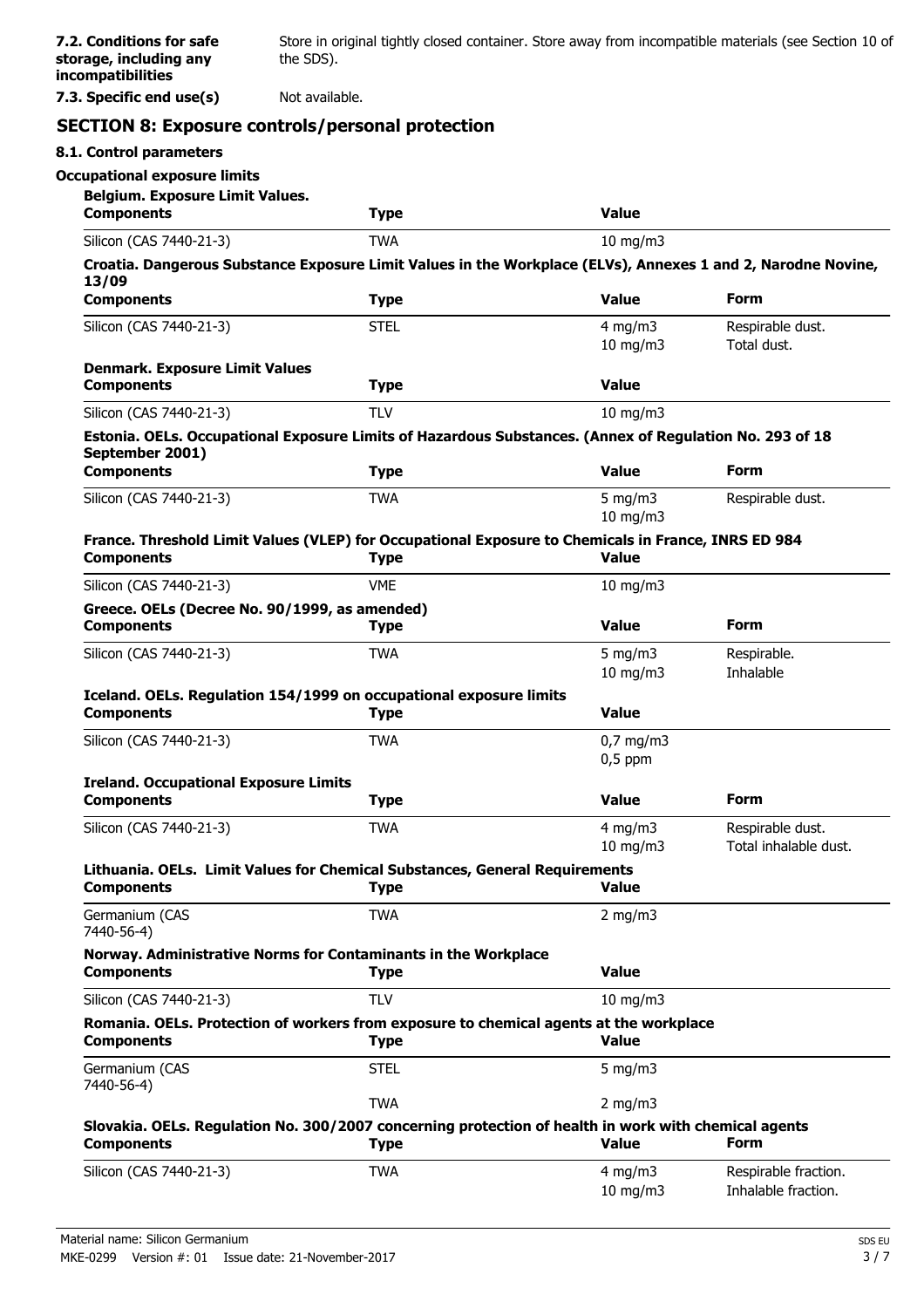| Switzerland. SUVA Grenzwerte am Arbeitsplatz<br><b>Components</b> | <b>Type</b>                                                                                                                                                                                                                                                                                                                                                                                            | <b>Value</b>                  | Form                                |
|-------------------------------------------------------------------|--------------------------------------------------------------------------------------------------------------------------------------------------------------------------------------------------------------------------------------------------------------------------------------------------------------------------------------------------------------------------------------------------------|-------------------------------|-------------------------------------|
| Silicon (CAS 7440-21-3)                                           | <b>TWA</b>                                                                                                                                                                                                                                                                                                                                                                                             | $3$ mg/m $3$                  | Respirable dust.                    |
| UK. EH40 Workplace Exposure Limits (WELs)                         |                                                                                                                                                                                                                                                                                                                                                                                                        |                               |                                     |
| <b>Components</b>                                                 | <b>Type</b>                                                                                                                                                                                                                                                                                                                                                                                            | <b>Value</b>                  | <b>Form</b>                         |
| Silicon (CAS 7440-21-3)                                           | <b>TWA</b>                                                                                                                                                                                                                                                                                                                                                                                             | $4$ mg/m $3$<br>$10$ mg/m $3$ | Respirable dust.<br>Inhalable dust. |
| <b>Biological limit values</b>                                    | No biological exposure limits noted for the ingredient(s).                                                                                                                                                                                                                                                                                                                                             |                               |                                     |
| <b>Recommended monitoring</b><br>procedures                       | Follow standard monitoring procedures.                                                                                                                                                                                                                                                                                                                                                                 |                               |                                     |
| <b>Derived no effect levels</b><br>(DNELs)                        | Not available.                                                                                                                                                                                                                                                                                                                                                                                         |                               |                                     |
| <b>Predicted no effect</b><br>concentrations (PNECs)              | Not available.                                                                                                                                                                                                                                                                                                                                                                                         |                               |                                     |
| 8.2. Exposure controls                                            |                                                                                                                                                                                                                                                                                                                                                                                                        |                               |                                     |
| Appropriate engineering<br>controls                               | Good general ventilation (typically 10 air changes per hour) should be used. Ventilation rates should<br>be matched to conditions. If applicable, use process enclosures, local exhaust ventilation, or other<br>engineering controls to maintain airborne levels below recommended exposure limits. If exposure<br>limits have not been established, maintain airborne levels to an acceptable level. |                               |                                     |
|                                                                   | Individual protection measures, such as personal protective equipment                                                                                                                                                                                                                                                                                                                                  |                               |                                     |
| <b>General information</b>                                        | Personal protection equipment should be chosen according to the CEN standards and in discussion<br>with the supplier of the personal protective equipment.                                                                                                                                                                                                                                             |                               |                                     |
| <b>Eye/face protection</b>                                        | Wear safety glasses with side shields (or goggles).                                                                                                                                                                                                                                                                                                                                                    |                               |                                     |
| <b>Skin protection</b>                                            |                                                                                                                                                                                                                                                                                                                                                                                                        |                               |                                     |
| - Hand protection                                                 | Wear appropriate chemical resistant gloves.                                                                                                                                                                                                                                                                                                                                                            |                               |                                     |
| - Other                                                           | Wear suitable protective clothing.                                                                                                                                                                                                                                                                                                                                                                     |                               |                                     |
| <b>Respiratory protection</b>                                     | In case of insufficient ventilation, wear suitable respiratory equipment.                                                                                                                                                                                                                                                                                                                              |                               |                                     |
| <b>Thermal hazards</b>                                            | Wear appropriate thermal protective clothing, when necessary.                                                                                                                                                                                                                                                                                                                                          |                               |                                     |
| <b>Hygiene measures</b>                                           | Always observe good personal hygiene measures, such as washing after handling the material and<br>before eating, drinking, and/or smoking. Routinely wash work clothing and protective equipment to<br>remove contaminants.                                                                                                                                                                            |                               |                                     |
| <b>Environmental exposure</b><br>controls                         | Environmental manager must be informed of all major releases.                                                                                                                                                                                                                                                                                                                                          |                               |                                     |

## **SECTION 9: Physical and chemical properties**

## **9.1. Information on basic physical and chemical properties**

| <b>Appearance</b>                                       |                                 |
|---------------------------------------------------------|---------------------------------|
| <b>Physical state</b>                                   | Solid.                          |
| Form                                                    | Solid.                          |
| <b>Colour</b>                                           | Not available.                  |
| Odour                                                   | Not available.                  |
| <b>Odour threshold</b>                                  | Not available.                  |
| рH                                                      | Not available.                  |
| Melting point/freezing point                            | 937,2 °C (1718,96 °F) estimated |
| Initial boiling point and<br>boiling range              | 2355 °C (4271 °F) estimated     |
| Flash point                                             | Not available.                  |
| <b>Evaporation rate</b>                                 | Not available.                  |
| Flammability (solid, gas)                               | Not available.                  |
| Upper/lower flammability or explosive limits            |                                 |
| <b>Flammability limit - lower</b> Not available.<br>(%) |                                 |
| <b>Flammability limit -</b><br>upper $(\% )$            | Not available.                  |
| Vapour pressure                                         | 0,00001 hPa estimated           |
| <b>Vapour density</b>                                   | Not available.                  |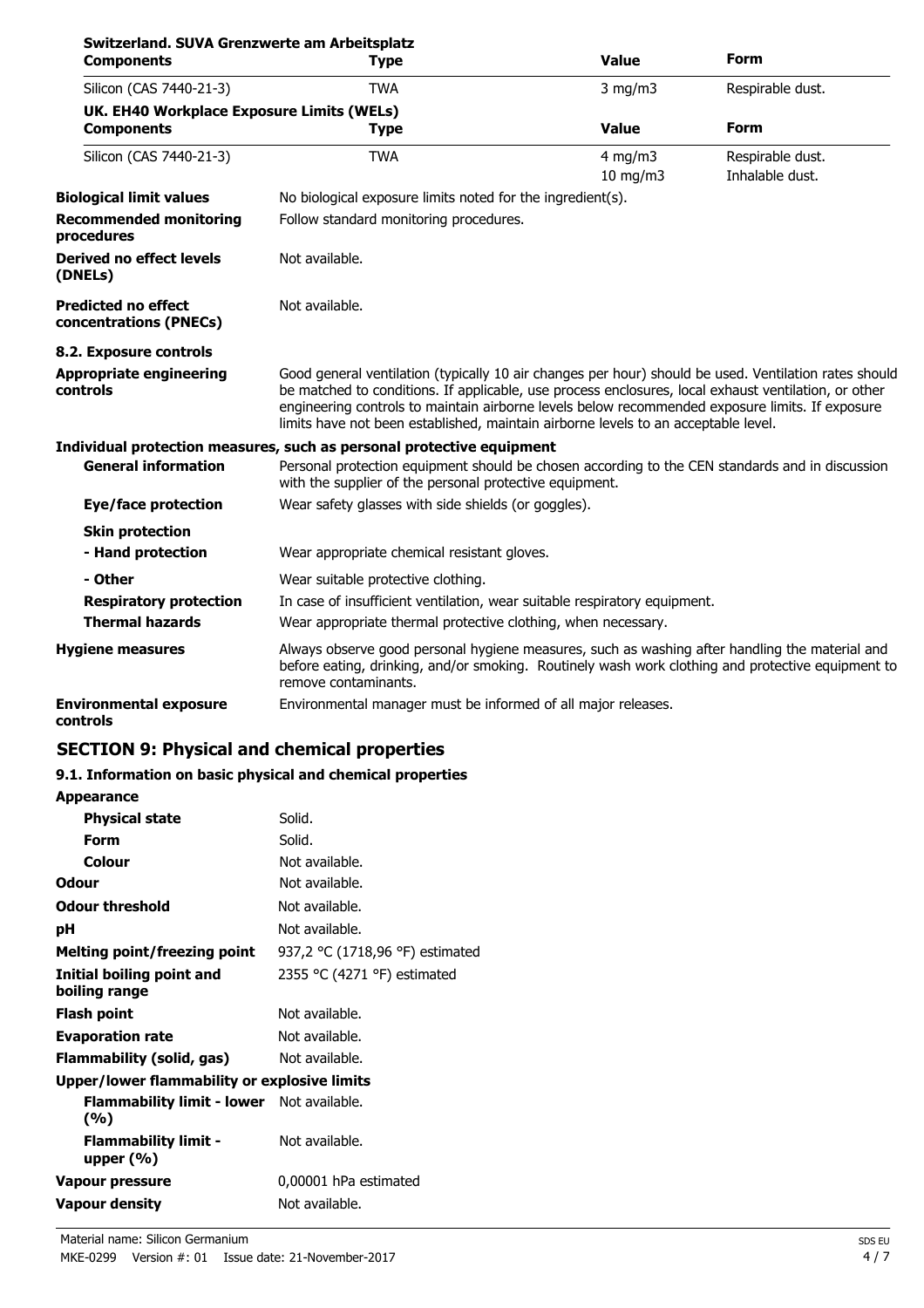| <b>Relative density</b>                           | Not available.       |
|---------------------------------------------------|----------------------|
| Solubility(ies)                                   |                      |
| <b>Solubility (water)</b>                         | Not available.       |
| <b>Partition coefficient</b><br>(n-octanol/water) | Not available.       |
| <b>Auto-ignition temperature</b>                  | Not available.       |
| <b>Decomposition temperature</b>                  | Not available.       |
| <b>Viscosity</b>                                  | Not available.       |
| <b>Explosive properties</b>                       | Not explosive.       |
| <b>Oxidising properties</b>                       | Not oxidising.       |
| 9.2. Other information                            |                      |
| <b>Density</b>                                    | 4,49 g/cm3 estimated |
| <b>Specific gravity</b>                           | 4,49 estimated       |
| <b>SECTION 10: Stability and reactivity</b>       |                      |

| 10.1. Reactivity                            | The product is stable and non-reactive under normal conditions of use, storage and transport. |
|---------------------------------------------|-----------------------------------------------------------------------------------------------|
| 10.2. Chemical stability                    | Material is stable under normal conditions.                                                   |
| 10.3. Possibility of hazardous<br>reactions | No dangerous reaction known under conditions of normal use.                                   |
| 10.4. Conditions to avoid                   | Contact with incompatible materials.                                                          |
| 10.5. Incompatible materials                | Fluorine. Chlorine.                                                                           |
| 10.6. Hazardous<br>decomposition products   | No hazardous decomposition products are known.                                                |

## **SECTION 11: Toxicological information**

| <b>General information</b>                                   | Occupational exposure to the substance or mixture may cause adverse effects.                                           |
|--------------------------------------------------------------|------------------------------------------------------------------------------------------------------------------------|
| <b>Information on likely routes of exposure</b>              |                                                                                                                        |
| <b>Inhalation</b>                                            | Prolonged inhalation may be harmful.                                                                                   |
| <b>Skin contact</b>                                          | No adverse effects due to skin contact are expected.                                                                   |
| Eye contact                                                  | Direct contact with eyes may cause temporary irritation.                                                               |
| <b>Ingestion</b>                                             | May cause discomfort if swallowed. However, ingestion is not likely to be a primary route of<br>occupational exposure. |
| <b>Symptoms</b>                                              | Coughing.                                                                                                              |
| 11.1. Information on toxicological effects                   |                                                                                                                        |
| <b>Acute toxicity</b>                                        | Not known.                                                                                                             |
| <b>Skin corrosion/irritation</b>                             | Due to partial or complete lack of data the classification is not possible.                                            |
| Serious eye damage/eye<br>irritation                         | Due to partial or complete lack of data the classification is not possible.                                            |
| <b>Respiratory sensitisation</b>                             | Due to partial or complete lack of data the classification is not possible.                                            |
| <b>Skin sensitisation</b>                                    | Due to partial or complete lack of data the classification is not possible.                                            |
| <b>Germ cell mutagenicity</b>                                | Due to partial or complete lack of data the classification is not possible.                                            |
| Carcinogenicity                                              | Due to partial or complete lack of data the classification is not possible.                                            |
| at work (as amended)                                         | Hungary. 26/2000 EüM Ordinance on protection against and preventing risk relating to exposure to carcinogens           |
| Not listed.                                                  |                                                                                                                        |
| <b>Reproductive toxicity</b>                                 | Due to partial or complete lack of data the classification is not possible.                                            |
| <b>Specific target organ toxicity</b><br>- single exposure   | Due to partial or complete lack of data the classification is not possible.                                            |
| <b>Specific target organ toxicity</b><br>- repeated exposure | Due to partial or complete lack of data the classification is not possible.                                            |
| <b>Aspiration hazard</b>                                     | Due to partial or complete lack of data the classification is not possible.                                            |
| <b>Mixture versus substance</b><br>information               | No information available.                                                                                              |
| <b>Other information</b>                                     | Not available.                                                                                                         |
|                                                              |                                                                                                                        |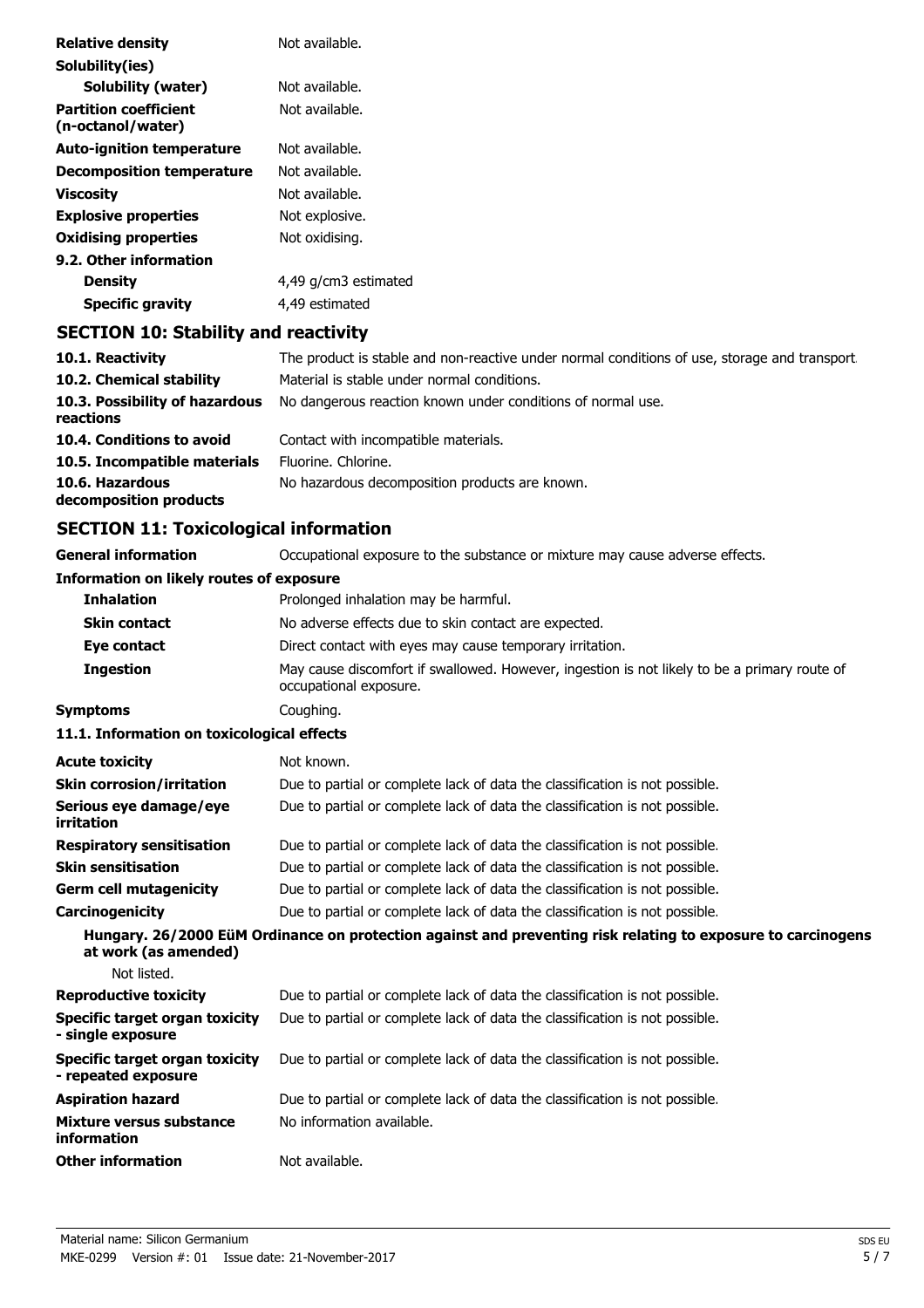### **SECTION 12: Ecological information**

| 12.1. Toxicity                                            | Due to partial or complete lack of data the classification for hazardous to the aguatic environment,<br>is not possible.                                                                   |
|-----------------------------------------------------------|--------------------------------------------------------------------------------------------------------------------------------------------------------------------------------------------|
| 12.2. Persistence and<br>degradability                    |                                                                                                                                                                                            |
| 12.3. Bioaccumulative<br>potential                        | No data available.                                                                                                                                                                         |
| <b>Partition coefficient</b><br>n-octanol/water (log Kow) | Not available.                                                                                                                                                                             |
| <b>Bioconcentration factor (BCF)</b>                      | Not available.                                                                                                                                                                             |
| 12.4. Mobility in soil                                    | No data available.                                                                                                                                                                         |
| 12.5. Results of PBT<br>and vPvB<br>assessment            | Not a PBT or vPvB substance or mixture.                                                                                                                                                    |
| 12.6. Other adverse effects                               | No other adverse environmental effects (e.g. ozone depletion, photochemical ozone creation<br>potential, endocrine disruption, global warming potential) are expected from this component. |

## **SECTION 13: Disposal considerations**

#### **13.1. Waste treatment methods**

| <b>Residual waste</b>                  | Dispose of in accordance with local regulations. Empty containers or liners may retain some product<br>residues. This material and its container must be disposed of in a safe manner (see: Disposal<br>instructions). |
|----------------------------------------|------------------------------------------------------------------------------------------------------------------------------------------------------------------------------------------------------------------------|
| Contaminated packaging                 | Since emptied containers may retain product residue, follow label warnings even after container is<br>emptied. Empty containers should be taken to an approved waste handling site for recycling or<br>disposal.       |
| <b>EU waste code</b>                   | The Waste code should be assigned in discussion between the user, the producer and the waste<br>disposal company.                                                                                                      |
| <b>Disposal</b><br>methods/information | Collect and reclaim or dispose in sealed containers at licensed waste disposal site.                                                                                                                                   |
| <b>Special precautions</b>             | Dispose in accordance with all applicable regulations.                                                                                                                                                                 |

### **SECTION 14: Transport information**

**ADR**

14.1. - 14.6.: Not regulated as dangerous goods.

**RID**

14.1. - 14.6.: Not regulated as dangerous goods.

**ADN**

14.1. - 14.6.: Not regulated as dangerous goods.

### **IATA**

14.1. - 14.6.: Not regulated as dangerous goods.

**IMDG**

14.1. - 14.6.: Not regulated as dangerous goods.

### **SECTION 15: Regulatory information**

**15.1. Safety, health and environmental regulations/legislation specific for the substance or mixture**

#### **EU regulations**

**Regulation (EC) No. 1005/2009 on substances that deplete the ozone layer, Annex I and II, as amended** Not listed.

**Regulation (EC) No. 850/2004 On persistent organic pollutants, Annex I as amended**

Not listed.

**Regulation (EU) No. 649/2012 concerning the export and import of dangerous chemicals, Annex I, Part 1 as amended**

Not listed.

**Regulation (EU) No. 649/2012 concerning the export and import of dangerous chemicals, Annex I, Part 2 as amended**

Not listed.

**Regulation (EU) No. 649/2012 concerning the export and import of dangerous chemicals, Annex I, Part 3 as amended**

Not listed.